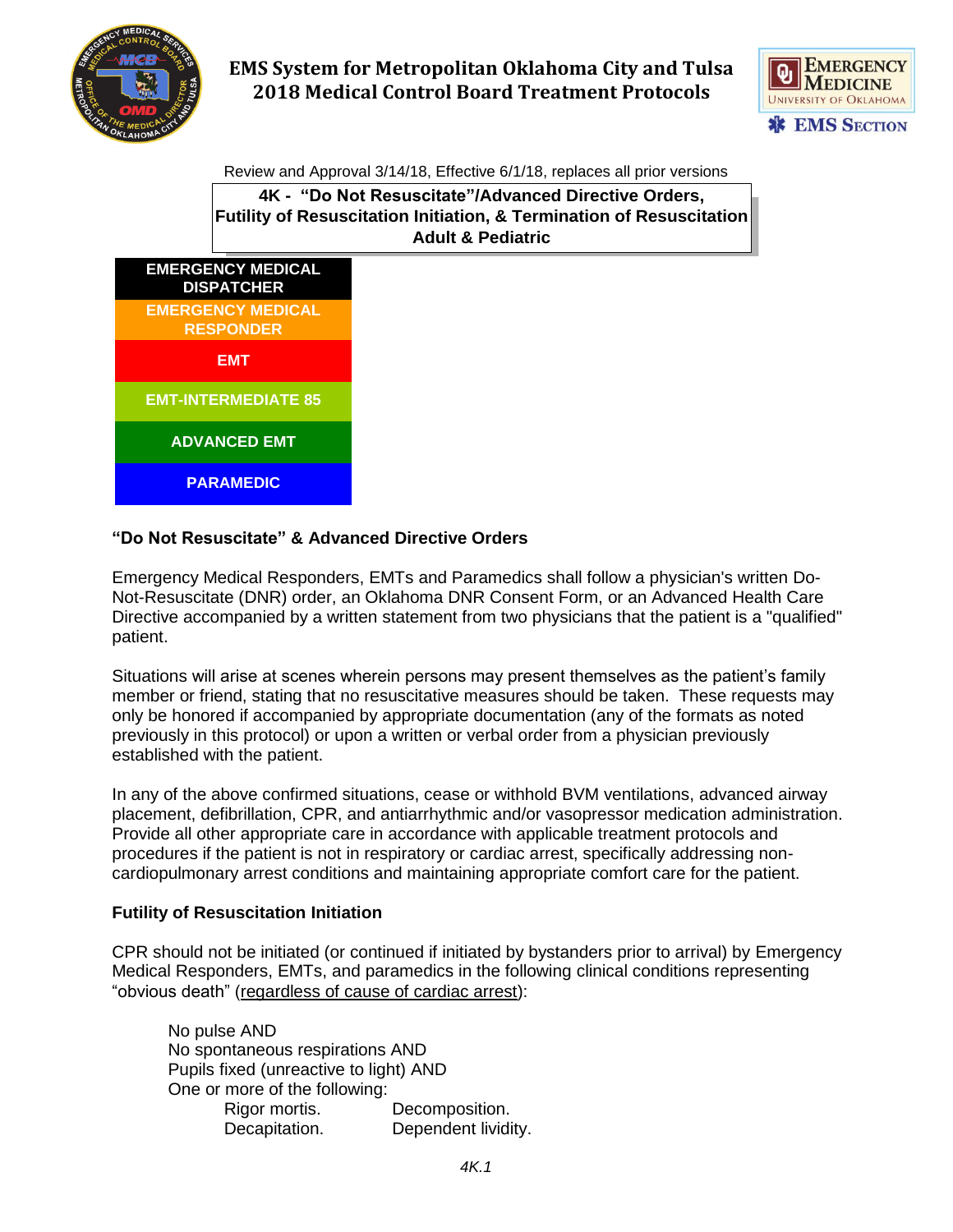



Review and Approval 3/14/18, Effective 6/1/18, replaces all prior versions **PROTOCOL 4K: "Do Not Resuscitate" Advanced Directive Orders, Futility of Resuscitation, & Termination of Resuscitation – Adult & Pediatric, cont.**

#### **Futility of Resuscitation Initiation, cont.**

In blunt traumatic cardiac arrest, CPR should not be initiated (or continued if initiated by bystanders prior to arrival) by Emergency Medical Responders, EMTs, and Paramedics in the following clinical conditions:

No pulse AND No spontaneous respirations AND No shockable rhythm AND No organized ECG activity, i.e., (patient is asystolic or PEA <40 beats per minute)

In penetrating traumatic cardiac arrest, CPR should not be initiated (or continued if initiated by bystanders prior to arrival) by Emergency Medical Responders, EMTs, & paramedics in the following clinical conditions:

No pulse AND No spontaneous respirations AND Pupils fixed (unreactive to light) AND No spontaneous movement AND No organized ECG activity (asystole or PEA <40 beats per minute)

Unless the above death criteria are clearly met, CPR and other resuscitative efforts should be initiated and aggressively delivered to promote the best chance of patient survival. In cases involving relative hypothermia (often involved in water submersion situations), ensure full resuscitative efforts are delivered as outlined in Protocol 11B - Cold Illness/Injury. In cases of lightning strike (without signs of "obvious death" as previously listed in this protocol), ensure full resuscitative efforts.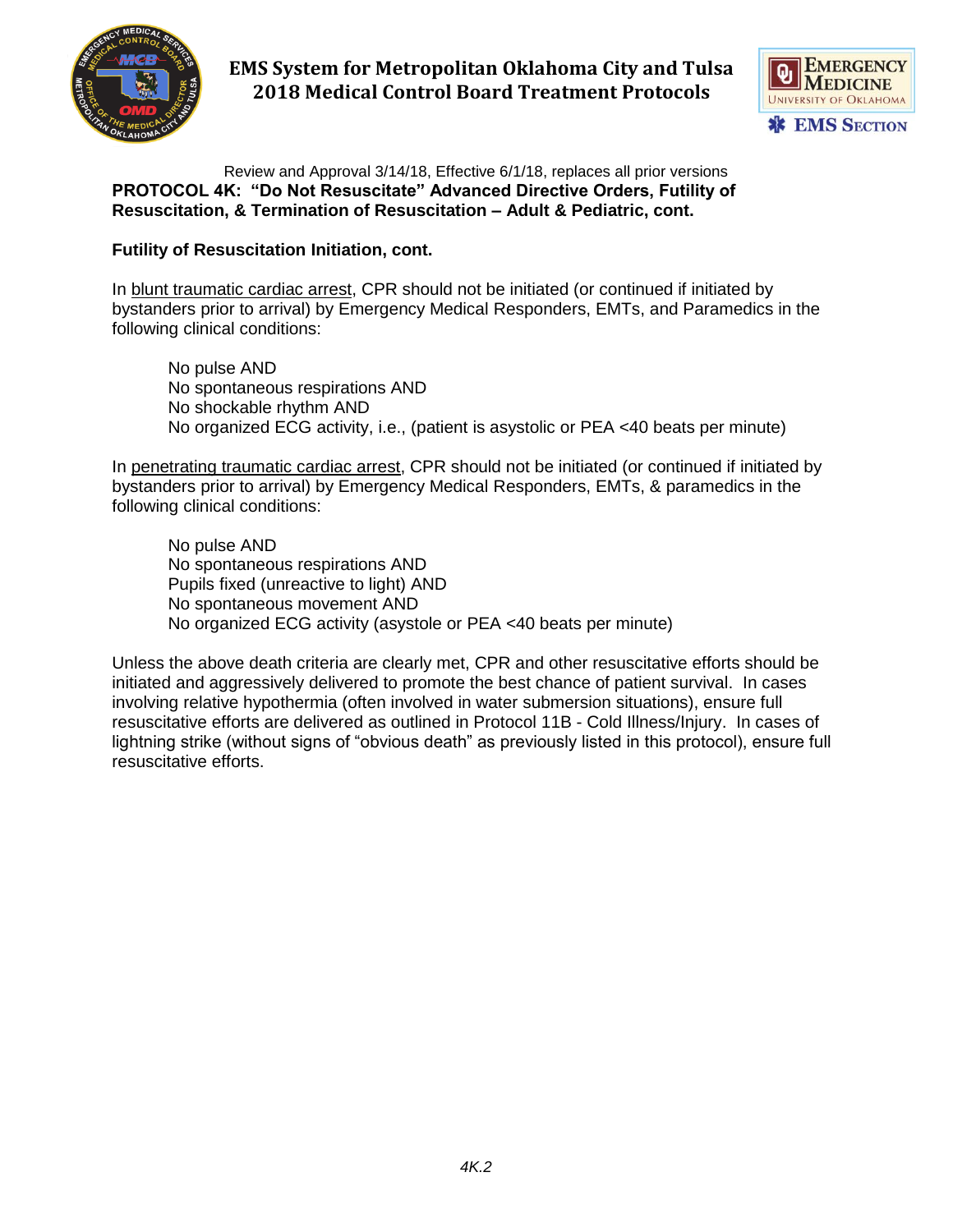



Review and Approval 3/14/18, Effective 6/1/18, replaces all prior versions **PROTOCOL 4K: "Do Not Resuscitate" Advanced Directive Orders, Futility of Resuscitation Initiation, & Termination of Resuscitation – Adult & Pediatric, cont.**

## **Termination of Resuscitation**

Evidence-based medicine supports the practice of field CPR termination in the following:

**Adult, non-traumatic** cardiac arrest patients who **have not responded to full resuscitative efforts delivered consistent with the 2017 Medical Control Board Treatment Protocols in the following circumstance in which Paramedic (or higher level) care is available within 20 minutes of first EMS contact with the patient:**

An adult patient who has a **non-EMS witnessed, non-traumatic cardiac arrest** and is **found in asystole or PEA upon Paramedic arrival** may be considered a candidate for field termination of resuscitation if they do not respond to full resuscitation efforts AND:

- 1) Location of cardiac arrest is a private residence or healthcare facility (e.g. nursing home).
- 2) ALS resuscitative efforts (CPR, successful placement of advanced airway, successful vascular access – IV or IO, and medication administration) have been continuously performed for at least 20 minutes without return of spontaneous circulation (ROSC) or conversion of asystole or PEA to Ventricular Fibrillation/Ventricular Tachycardia at any time during the 20+ minutes of advanced life support.
	- 3) End-tidal carbon dioxide <20 mmHg at time of resuscitation termination.
- 4) The cardiac arrest did not occur in absolute or relative hypothermia.
- 5) The cardiac arrest did not occur due to apparent toxic agent exposure.

**Adult, non-traumatic** cardiac arrest patients who **have not responded to full resuscitative efforts delivered consistent with the 2017 Medical Control Board Treatment Protocols in the following circumstance in which Paramedic (or higher level) care is** *NOT* **available within 20 minutes of first EMS contact with the patient:**

An adult patient who has a **non-EMS witnessed, non-traumatic cardiac arrest** and is **found in a non-AED shockable rhythm upon first care arrival** may be considered a candidate for field termination of resuscitation if they do not respond to full resuscitation efforts AND:

- 1) Location of cardiac arrest is a private residence or healthcare facility (e.g. nursing home).
- 2) BLS/ALS (non-Paramedic level) resuscitative efforts (CPR, and the possible inclusion of successful placement of advanced airway, successful vascular access – IV or IO, and limited medication administration) have been continuously performed for at least 20 minutes without return of spontaneous circulation (ROSC) or conversion of a non-AED shockable rhythm to an AEDshockable rhythm at any time during the 20+ minutes of resuscitation. 3) The cardiac arrest did not occur in absolute or relative hypothermia.
- 4) The cardiac arrest did not occur due to apparent toxic agent exposure.